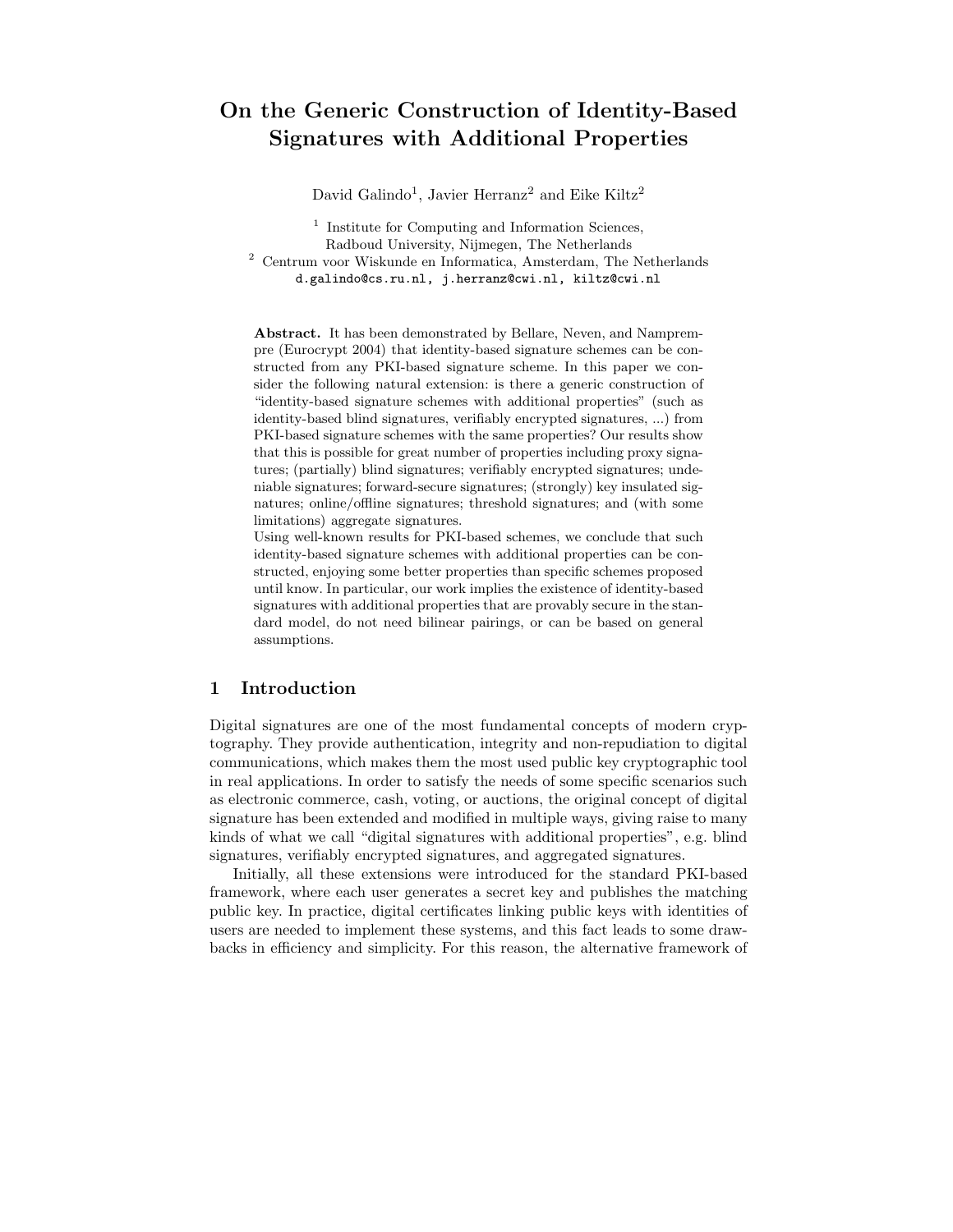identity-based cryptography was introduced by Shamir [29]. The idea is that the public key of a user can be directly derived from his identity, and therefore digital certificates are avoidable. The user obtains his secret key by interacting with some trusted master entity. In his paper, Shamir already proposed an identitybased signature scheme. In contrast, the problem of designing an efficient and secure identity-based encryption scheme remained open until  $[6, 28]$ .

From a theoretical point of view, results concerning identity-based encryption schemes are more challenging than those concerning identity-based signatures (IBS). In contrast to the identity-based encryption case it is folklore that a standard PKI-based signature scheme already implies an identity-based signature scheme by using the signature scheme twice: for generating user secret keys and for the actual signing process. More precisely, the user secret key of an identity consists of a fresh PKI-based signing/verification key and a certificate proving the validity of the signing key. The latter certificate is established by the master entity by signing (using the master signing key) the new verification key together with the user's identity. In the actual identity-based signing process the user employs this signing key to sign the message. The identity-based signature itself consists of this signature along with the certificate and the public verification key.

The above idea was formalized by Bellare, Neven, and Namprempre in [3], where they propose a generic and secure construction of identity-based signature schemes from any secure PKI-based signature scheme. However, some specific identity-based signature schemes have been proposed and published, mostly employing bilinear pairings and random oracles, without arguing if the proposed schemes are more efficient than the schemes resulting from the generic construction in [3]. In fact, in many papers the authors do not mention the generic approach from [3] and in spite of Shamir's work from more than two decades ago [29] it still seems to be a popular "opinion" among some researchers that the construction of identity-based signatures inherently relies on bilinear pairings.

Our observation is that the situation is quite similar when identity-based signature schemes with additional properties are considered. Intuitively such schemes may be obtained using the same generic approach as in the case of standard identity-based signatures combining a digital certificate and a PKIbased signature scheme with the desired additional property. To the best of our knowledge, this intuitive construction was never mentioned before, nor has a formal analysis been given up to now. Furthermore, specific identity-based signature schemes with additional properties keep being proposed and published without arguing which improvements they bring with respect to the possible generic certificate-based approach. Nearly all of these papers employ bilinear pairings and the security proofs are given in the random oracle model [5] (with its well-known limitations [9]).

#### 1.1 Our Results

In this work we formally revisit this intuitive idea outlined in the last paragraph. Namely, if *S* is a secure PKI-based signature scheme and *PS* is a PKI-based sig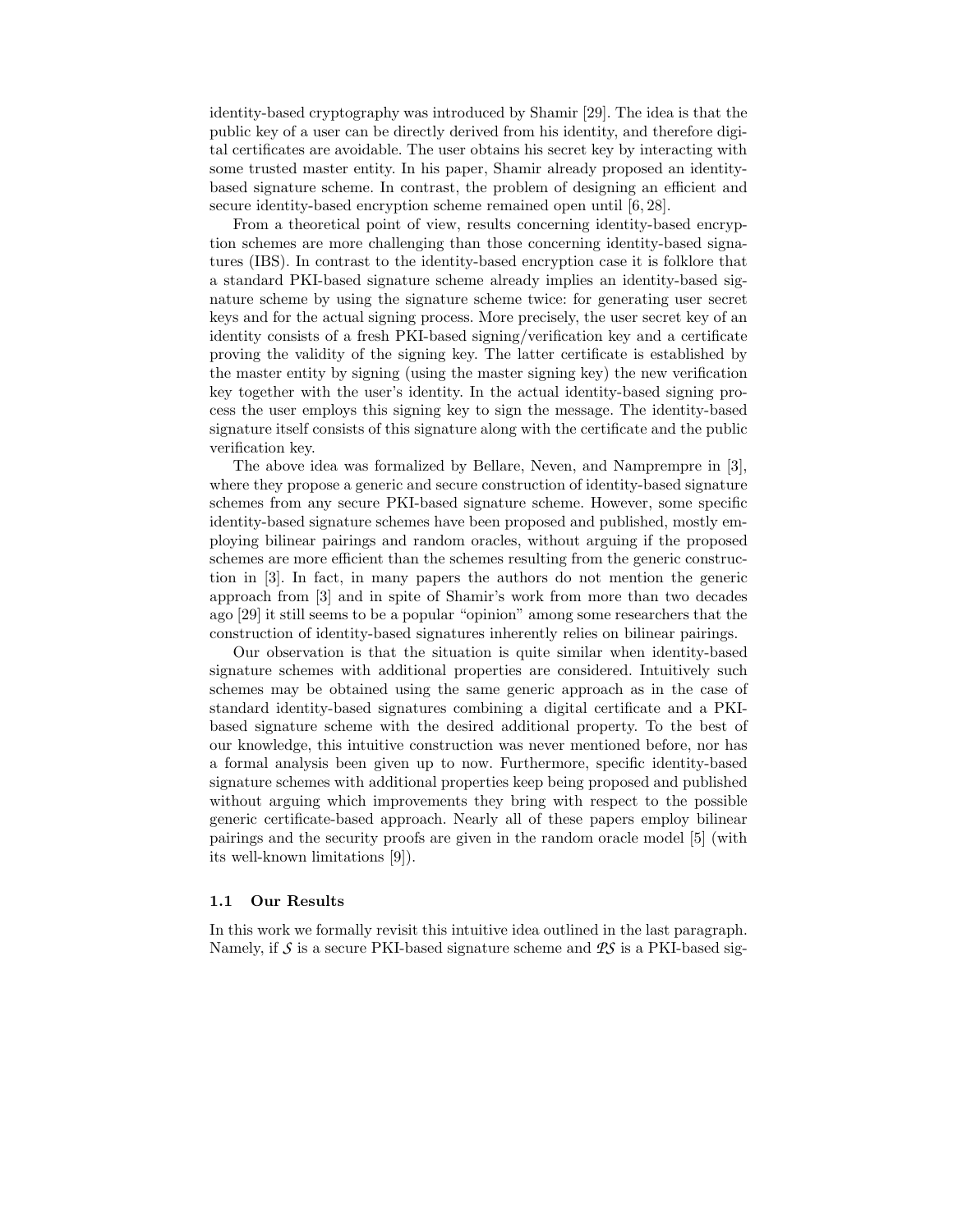nature scheme with some additional property  $P$ , we pursue the question if for a certain property *P* the combination of those two signature schemes can lead to a secure IBS scheme  $I\mathcal{B}\llcorner P\mathcal{S}$  enjoying the same additional property  $P$ . We can answer this question to the positive, giving generic constructions of signature schemes with the following properties: proxy signatures (PS); (partially) blind signatures (BS); verifiably encrypted signatures (VES); undeniable signatures (US); forward-secure signatures (FSS); strong key insulated signatures (SKIS); online/offline signatures (OOS); threshold signatures (TS); and aggregate signatures  $(AS)^3$ .

Implications. By considering well-known results and constructions of PKIbased signatures *PS* with the required additional properties, we obtain identitybased schemes *IB PS* from weaker assumptions than previously known. A detailed overview of our results can be looked up in Table 1 on page 6. To give a quick overview of our results, for nearly every property *P* listed above, we obtain (i) the first *IB PS* scheme secure in the standard model (i.e., without random oracles); (ii) the first *IB PS* scheme built without using bilinear pairings; and (iii) the first *IB PS* based on "general assumptions" (e.g. on the sole assumption of one-way functions), answering the main foundational question with regard to these primitives. Our results therefore implicitly resolve many "open problems" in the area of identity-based signatures with additional properties.

GENERIC CONSTRUCTIONS. For some properties  $P$  the construction of the scheme *IB PS* is the same as in [3] and a formal security statement can be proved following basically verbatim the proofs given in [3]. But as the limitations of the generic approach indicate, this approach does not work in a black-box way for every possible property *P*. For some special properties the certificate-based generic construction sketched above has to be (non-trivially) adapted to fit the specific nature of the signature scheme. This is in particular the case for blind and undeniable signatures and hence in these cases we will lay out our constructions in more detail.

Discussion. We think that in some cases the constructions of identity-based signatures with additional properties implied by our results are at least as efficient as most of the schemes known before. However, because of the huge number of cases to be considered, we decided not to include a detailed efficiency analysis of our generic constructions. Note that, in order to analyze the efficiency of a particular identity-based scheme resulting from our construction, we should first fix the framework: whether we admit the random oracle model, whether we allow the use of bilinear pairings, etc. Then we should take the most efficient suitable PKI-based scheme and measure the efficiency of the resulting identity-based one. Our point is rather that this comparison should be up to the authors proposing new specific schemes: the schemes (explicitly and implicitly) implied by our

 $^3$  We stress that the length of our implied aggregated identity-based signatures is still depending linearly on the number of different signers (optimally it is constant) and therefore our results concerning AS are not optimal.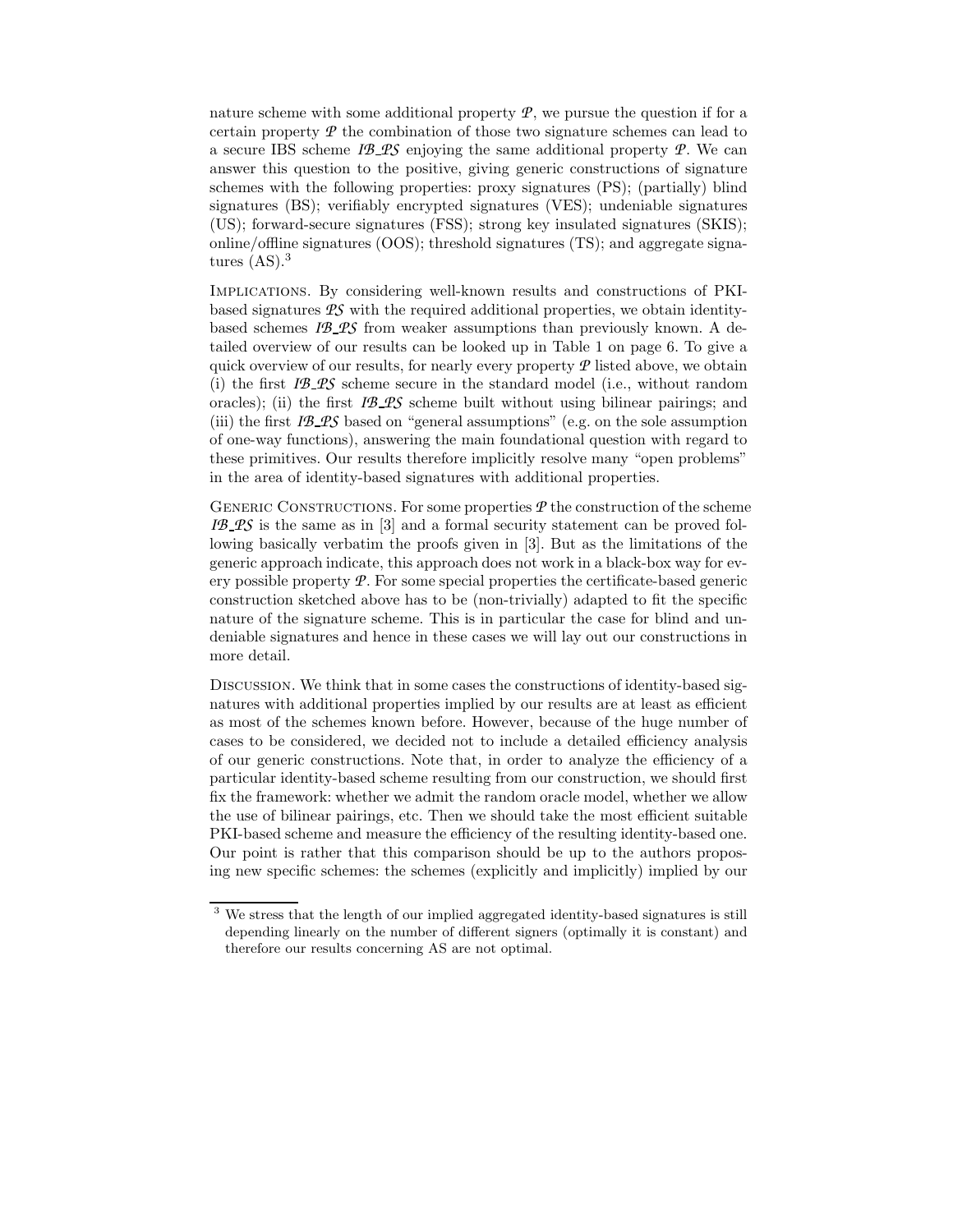generic approach should be used as benchmarks relative to which both, existing and new practical schemes measure their novelty and efficiency.

We stress that we do not claim the completely novelty of our generic approaches to construct identity-based signatures with additional properties. Similar to [3] we rather think that most of these constructions can be considered as folklore and are known by many researchers. However, the immense number of existing articles neglecting these constructions was our initial motivation for writing this paper. We think that our results may also help better understanding IBS. To obtain a practical IBS with some additional properties the "standard method" in most articles is to start from a standard IBS and try to "add in" the desired additional property. Our results propose that one should rather start from a standard signature scheme with the additional property and try to make it identity-based. We hope that the latter approach may be used to obtain more efficient practical schemes.

# 2 Definitions

STANDARD SIGNATURES. A standard signature scheme  $S = (S.KG, S.Sign, S.Vfy)$ consists of the following three (probabilistic polynomial-time) algorithms. The key generation algorithm S.KG takes as input a security parameter k and returns a secret key SK and a matching public key PK. We use the notation  $(SK, PK) \leftarrow$  S.KG(1<sup>k</sup>) to refer to one execution of this protocol. The **signing** algorithm S.Sign inputs a message  $m$  and a secret key  $SK$ . The output is a signature  $sig_{SK}(m)$ . We denote an execution of this protocol as  $sig_{SK}(m)$   $\leftarrow$ S. Sign( $SK, m$ ). The verification algorithm S. Vfy takes as input a message  $m$ , a signature  $sig = sig_{SK}(m)$  and a public key PK. The output is 1 if the signature is valid, or 0 otherwise. We use the notation  $\{0,1\} \leftarrow$  S.Vfy $(PK, m, sig)$  to refer to one execution of this algorithm.

The standard security notion for signature schemes in unforgeability against adaptively-chosen message attacks, which can be found in [19, 17].

IDENTITY-BASED SIGNATURES. An identity-based signature scheme  $IBS$ (IB S.KG, IB S.Extr, IB S.Sign, IB S.Vfy) consists of the following four (probabilistic polynomial-time) algorithms [10]. The setup algorithm IB S.KG takes as input a security parameter  $k$  and returns, on the one hand, the system public parameters mpk and, on the other hand, the value master secret key msk, which is known only to the master entity. We note an execution of this protocol as  $(mpk, msk) \leftarrow \mathsf{IB\_S}.\mathsf{KG}(1^k)$ . The key extraction algorithm IB\_S. Extr takes as inputs  $mpk$ , the master secret key  $msk$  and an identity  $id \in \{0,1\}^*$ , and returns a secret key sk[id] for the user with this identity. We use notation  $sk(id] \leftarrow$  $IB_S. \text{Extr}(msk, id)$  to refer to one execution of this protocol. The signing algorithm IB S. Sign inputs a user secret key  $sk(id]$ , the public parameters  $mpk$ , an identity, and a message m. The output is a signature  $sig = sig_{msk}(id, m)$ . We denote an execution of this protocol as  $sig \leftarrow \mathsf{IB.S}.\mathsf{Sign}(mpk, id, sk(id), m)$ . Finally, the **verification** algorithm IB S.Vfy inputs  $mpk$ , a message m, an iden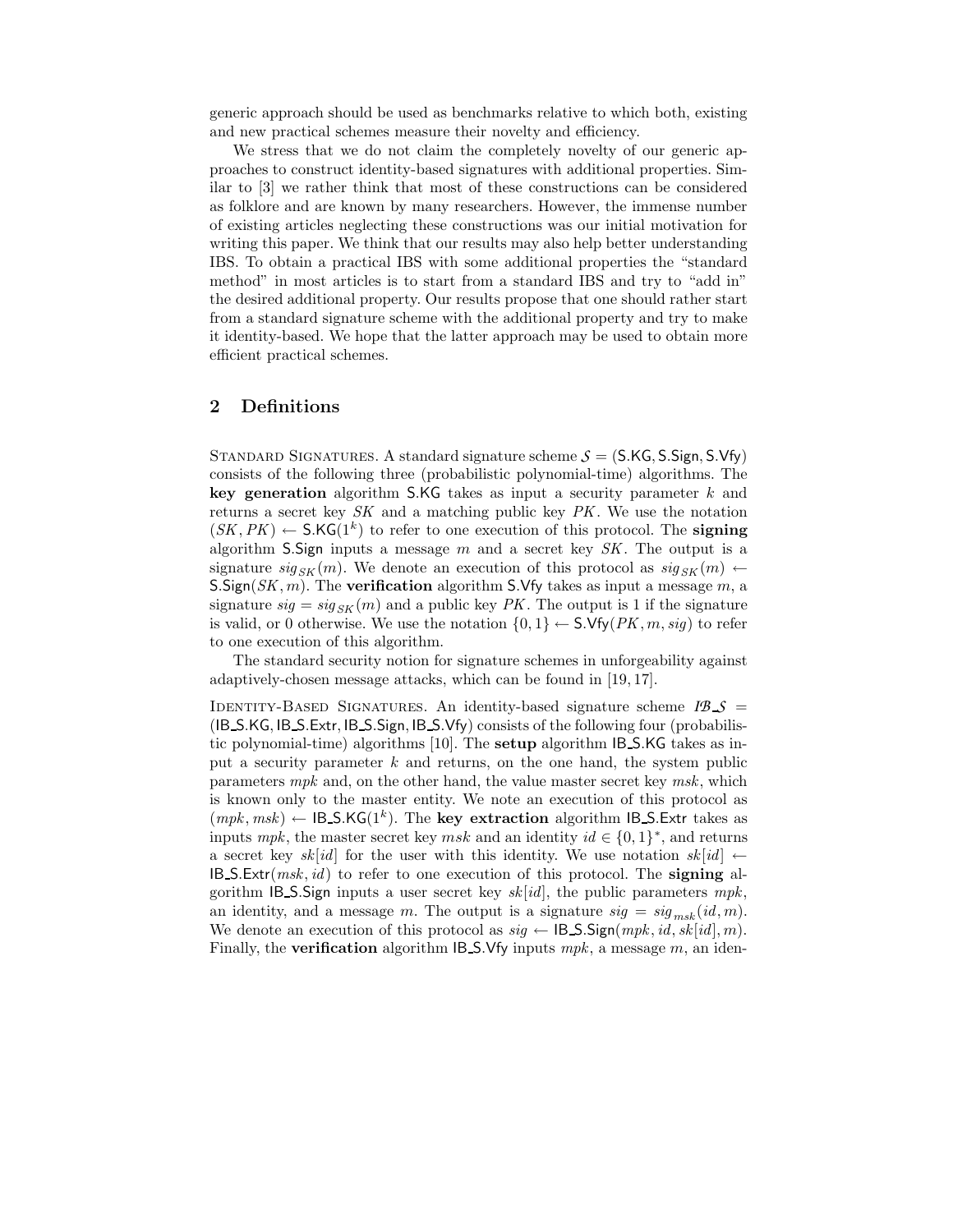tity id and a signature sig; it outputs 1 if the signature is valid, and 0 otherwise. To refer to one execution of this protocol, we use notation  $\{0,1\} \leftarrow$ IB  $S.Vfv(mpk, id, m, sig)$ .

The standard security notion for identity-based signature schemes is unforgeability against adaptively-chosen identity and message attacks, which can be found in [3, 17].

# 3 Generic Construction of Identity-based Signatures

We first outline the BNN generic transformation [3] from two standard signature schemes  $S$ ,  $S'$  into an identity-based signature scheme.

Let  $S = (S.KG, S.Sign, S.Vfy)$  and  $S' = (S'.KG, S'Sign, S'.Vfy)$  be two (possibly equal) standard signature schemes. The generic construction of an identitybased signature scheme  $IB\_S = (IB\_S.KG, IB\_S.Extr, IB\_S.Sign, IB\_S.Vfy),$  proposed in [3], is defined as follows.

KEY GENERATION  $IB_S.KG(1^k)$ : The key generation algorithm from the standard signature scheme  $S$  is run to obtain the master key-pair for the identitybased signature scheme  $\textit{IBS}: (msk, mpk) \leftarrow \textsf{S.KG}(1^k)$ .

IBS KEY EXTRACTION IB\_S.Extr $(msk, id_i)$ : The secret key of a user with identity  $id_i$  is defined as

$$
sk[id_i] = (sig_i, pk_i, sk_i),
$$
\n<sup>(1)</sup>

where  $(pk_i, sk_i)$  is a random key-pair obtained by running  $\mathsf{S'}. \mathsf{KG}(1^k)$  and  $sig_i \leftarrow$  $S.Sign(msk, id_i || pk_i)$ . Here the signature  $sig_i$  can be viewed as a "certificate" on the validity of  $pk_i$ .

IDENTITY-BASED SIGN  $IB_S$ . Sign $(mpk, id_i, sk[iid_i], m)$ : Given a user secret key for  $id_i$  an id-based signature for identity  $id_i$  and message m is defined as

$$
sig(id_i, m) = (sig_i, pk_i, sig_{sk_i}(m)),
$$
\n(2)

where  $sig_{sk_i}(m) = S'.Sign(sk_i, m)$  can be computed by the possessor of the user secret key  $sk[i d_i]$  since  $sk_i$  is contained in  $sk[i d_i]$ . Signature  $sig_i$  included in Eqn. (2) certifies the validity of  $pk_i$ .

VERIFICATION IB S.Vfy $(mpk, sig)$ : The user checks if the first signature from Eqn. (2) is valid with respect to  $mpk$  and "message"  $id||pk_i$  (using the verification protocol S.Vfy); and if the second signature is valid with respect to  $pk<sub>i</sub>$  and the message  $m$  (using the verification protocol  $S'.Vfy$ ).

Bellare, Namprempre, and Neven [3] prove the following result:

**Theorem 1.** If  $S$  and  $S'$  are both secure standard signature schemes then  $IB\_S$ is a secure identity-based signature scheme.

Let PS be a signature scheme with the property P. We extend the above construction to an IBS with additional properties *IB PS* in a straightforward way: as with signing/verification, all functionality provided by *PS* is "lifted"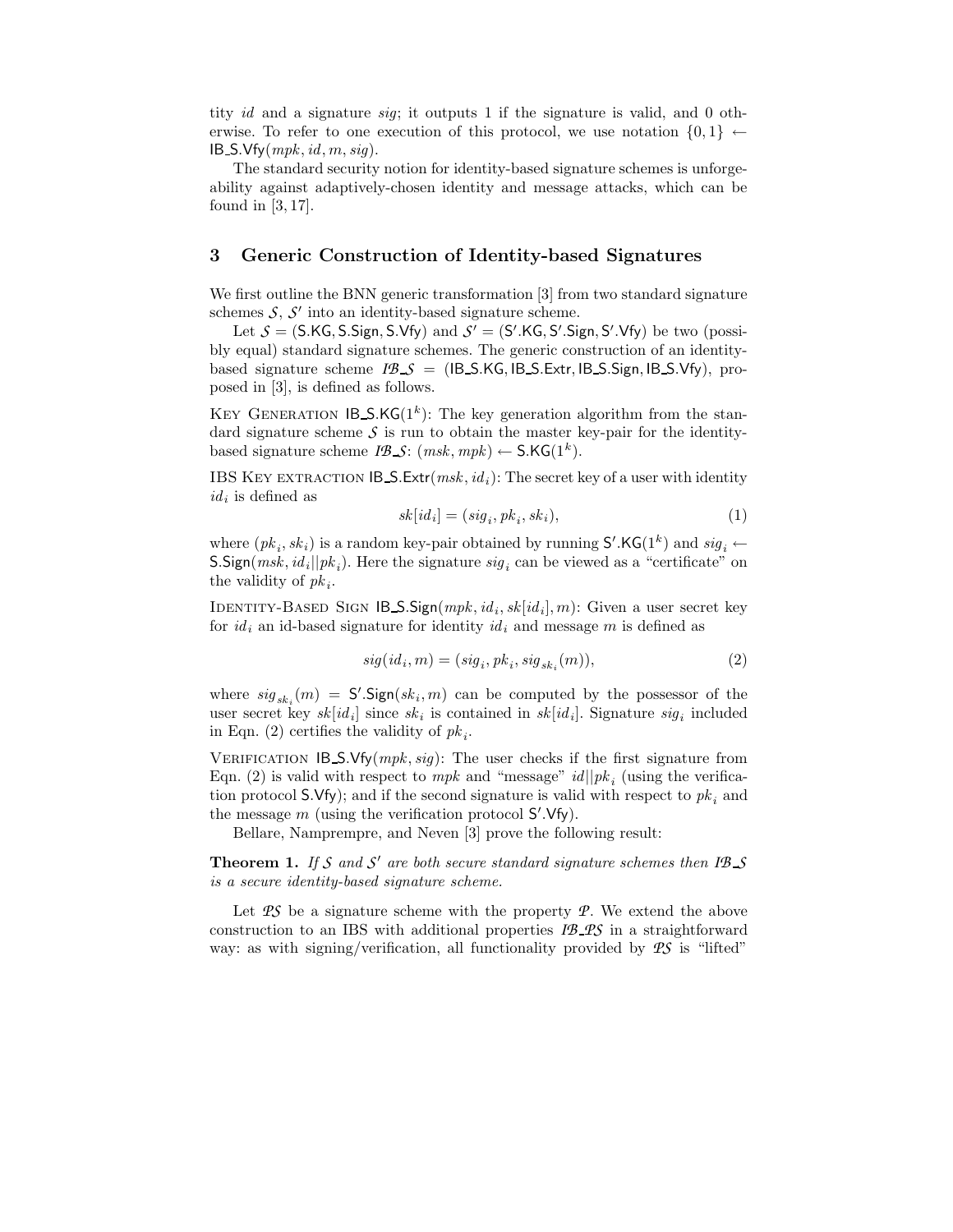to the identity-based case. That means that (analog to IB S.Sign and IB S.Vfy) any protocol additionally provided by *PS* is executed using the corresponding secret/public key pair  $(sk_i, pk_i)$  from the user secret key Eqn. (1). We will refer to the latter construction as the "generic construction of identity-based signatures with additional properties" or simply "generic construction".

In the rest of this section we will demonstrate that this generic construction and variants of it can indeed be used for many signatures schemes with additional properties. Due to the lack of space we only provide details for identity-based VES, US, AS, and BS schemes. For the details on the remaining results we refer to the full verion of this paper [17]. Table 1 summarizes the practical impact of our results, i.e. it is shown which types *IB PS* of new identity-based signature schemes are implied by our general constructions. The existence of the identity-based signature schemes can be derived by the existence of the respective standard signature scheme [17].

| Signature type   |          | Existence of identity-based signature schemes                       |  |  |
|------------------|----------|---------------------------------------------------------------------|--|--|
|                  |          | at all ? $w/o$ random oracles? $w/o$ pairings? general assumptions? |  |  |
| VES $\S3.1$      |          |                                                                     |  |  |
| $BS \S4$         |          |                                                                     |  |  |
| US §3.2          | $^\star$ |                                                                     |  |  |
| FSS [17]         |          |                                                                     |  |  |
| <b>SKIS</b> [17] | $^\star$ |                                                                     |  |  |
| PS [17]          | $^\star$ |                                                                     |  |  |
| OOS [17]         | $^\star$ |                                                                     |  |  |
| Threshold [17]   | $^\star$ |                                                                     |  |  |

**Table 1.** A summary of the practical implications of our results. Here " $\star$ " means that a scheme was known before (with a formal proof), a " $\star$ " means that our construction gives the first such scheme, and a "−" means that no such scheme is known.

## 3.1 Verifiably Encrypted Signatures

Verifiably encrypted signature (VES) schemes can be seen as a special extension of the standard signature primitive. VES schemes enable a user Alice to create a signature encrypted using an adjudicator's public key (the VES signature), and enable public verification if the encrypted signature is valid. The adjudicator is a trusted third party, who can reveal the standard signature when needed. VES schemes provide an efficient way to enable fairness in many practical applications such as contract signing.

An efficient VES scheme in the random oracle model based on pairings was given in [7], one in the standard model in [25]. It was further noted in [25] that VES schemes can be constructed on general assumptions such as trapdoor one-way permutations.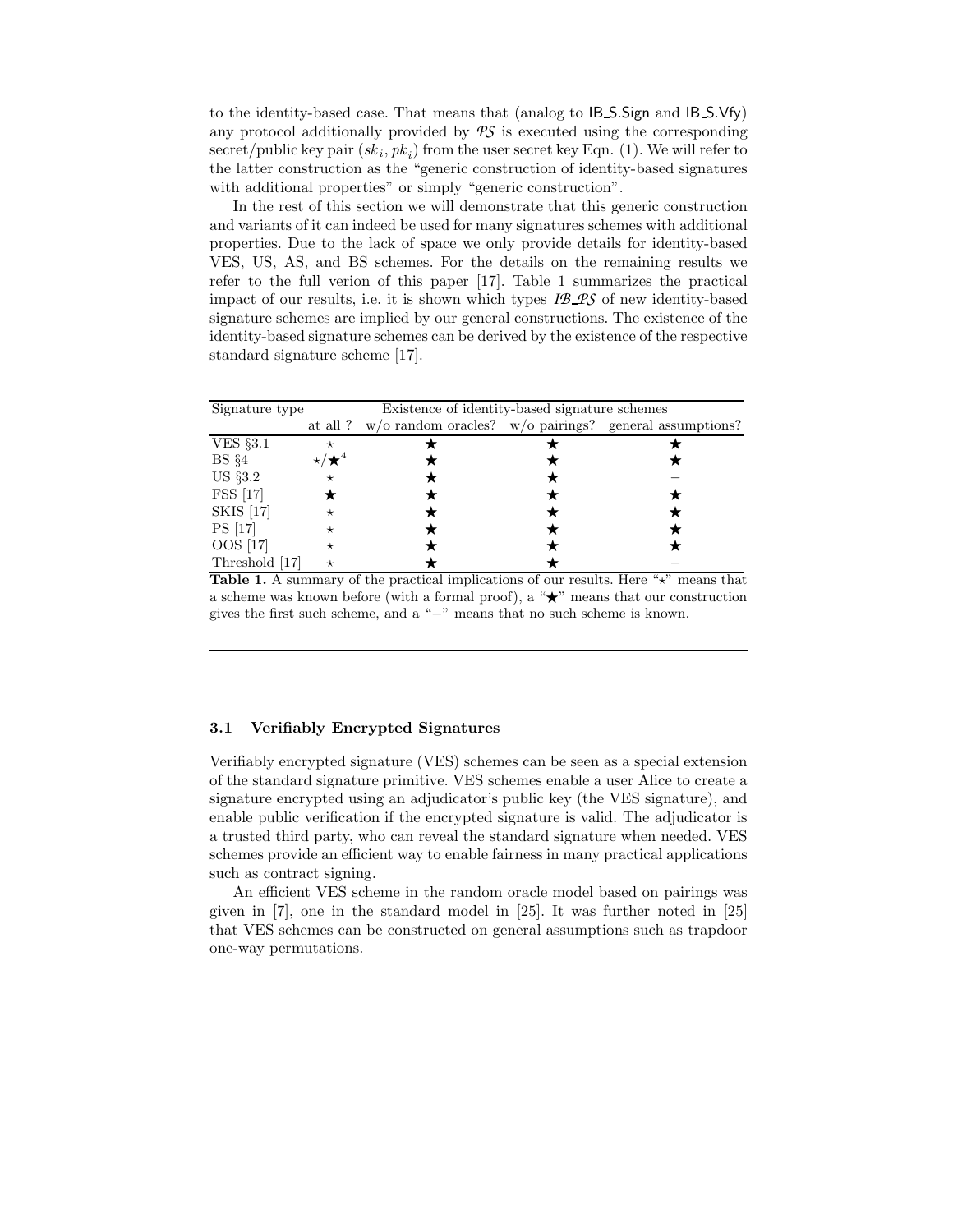Identity-based verifiably encrypted signature (IB-VES) schemes were introduced in [20] where also a concrete security model was proposed. In contrast to [20], here we only consider a weaker (but still reasonable) model where the adjudicator has a fixed public key, i.e. it is not identity-based.

Compared to a standard signature a VES scheme has three additional algorithms: VES signing/verification (with respect to an adjudicators public key), and adjudication. Here the adjudication algorithm inputs an adjudicators secret key and transforms a VES into a standard signature. For our generic construction VES signing and verification can be lifted to the identity-based case in the same way as in the generic construction, i.e. in an IB-VES one replaces  $sig_{sk_i}(m)$ in Eqn. (2) with its VES counterpart obtained by running the VES signing algorithm on  $sk_i$ , m, and the adjudicator's public key. IB-VES verification checks the certificate and the VES using the standard VES verification algorithm. More formally we can prove the following theorem:

Theorem 2. If *S* is a secure standard signature scheme and *PS* is a secure verifiably encrypted signature scheme then the generic construction gives a secure identity-based verifiably encrypted signature scheme.

Using our generic construction we get an IB-VES scheme based on any trapdoor one-way function [25], and a more efficient one using [7].

## 3.2 Undeniable Signatures

Undeniable signatures [12] (US) are signature schemes in which testing for (in)validity of a signature requires interaction with the signer. Undeniable signatures are used in applications where signed documents carry some private information about the signer and where it is considered to be an important privacy factor to limit the ability of verification.

Following [14], an undeniable signature scheme *US* consists of four algorithms  $US = (US.KG, US.Sign, US.Conf, US.Disav), where US.Conf is a confirmation and$ US.Disav is a disavowal protocol, both being interactive algorithms run between a prover and a verifier. The basic security properties are (standard) unforgeability, non-transferability and simulatability. By non-transferability it is meant that no adversary should be able to convince any third party of the validity/invalidity of a given message/signature pair after having participated in the confirmation and disavowal protocols. Intuitively this is captured by requiring the confirmation and disavowal protocols to be "zero-knowledge", such that no information is leaked besides (in)validity. With simulatability one wants to ensure that the strings representing signatures can not be recognized (i.e., distinguished from a random string) by an attacker. This security property is fulfilled if there exists a signature simulator algorithm US.Sim, that on input of a public key and a message, outputs a simulated signature  $sig(m)$  which looks like a "real undeniable signature" to anyone who only knows public information and has access to confirmation/disavowal oracles.

Extending the previous definition to the identity-based setting, an identitybased undeniable signature (IB-US) scheme consists of a tuple of five algorithms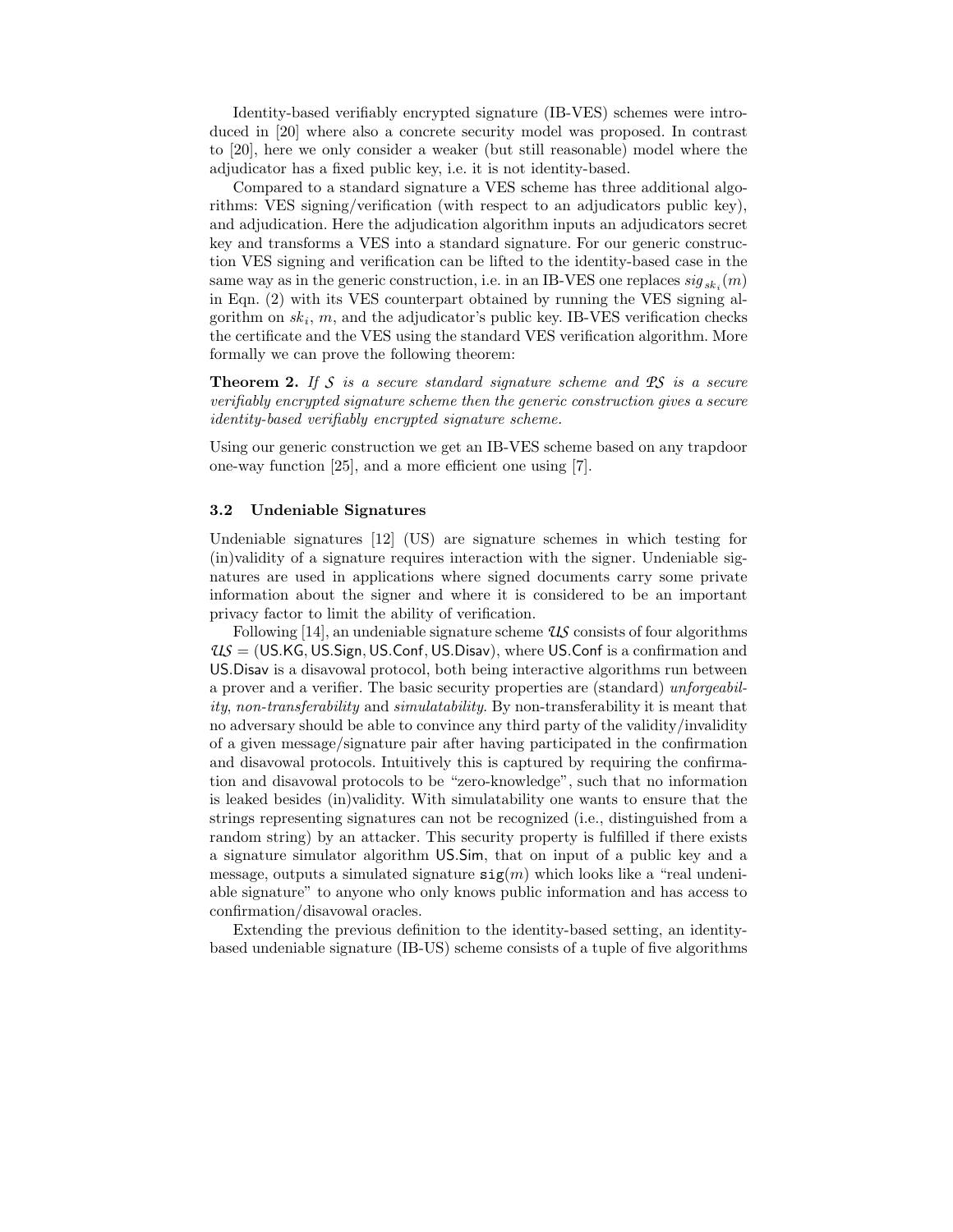$I\mathcal{B}_U\mathcal{S} = (IB_US.KG, IB_US.Extr, IB_US.Sign, IB_US.Conf, IB_US.Disav)$  where IB US.Conf and IB US.Disav are interactive algorithms run between a prover and a verifier. The basic security properties for an IB-US (unforgeability, nontransferability and simulatability), are defined by suitably adapting the standard US security notions to the identity-based scenario.

In particular, the *identity-based simulatability* property is defined in terms of the existence of an additional simulation algorithm IB US.Sim. On input of the system public parameters  $mpk$ , an identity id and a message m, IB US.Sim outputs a simulated signature  $sig(id, m)$ , which is indistinguishable from a real signature for someone having access to confirmation/disavowal oracles for the identity id.

We now sketch our generic construction of identity-based undeniable signatures. In contrast to the generic construction (cf. Eqn. (2)) we define the identity-based undeniable signature  $\mathsf{IB\_US}.$  Sign $(\mathit{sk}[\mathit{id}_i], m)$  as  $\mathit{sig}_{\mathit{sk}_i}(m)$  (i.e., the certificate  $sig_{msk}(id_i||pk_i)$  and  $pk_i$  are not included in the signature). In the interactive identity-based confirmation and disavowal protocols, the signer sends his certificate  $(sign_{msk}(id_i || pk_i), pk_i)$  to the verifier such that the verifier can be convinced about the link between the signature and  $id_i || p k_i$ . Then prover (using  $sk_i$ ) and verifier (using  $pk_i$ ) engage in the standard US confirmation/disavowal protocol.

It remains to describe the identity-based simulation algorithm IB US.Sim in terms of the algorithm US.Sim. We define the output of IB US.Sim $(mpk, id, m)$ as US.Sim $(pk'_i, m)$ , where  $(pk'_i, sk'_i) \leftarrow \mathsf{US.KG}(1^k)$  is a fresh key pair generated by the simulator. Note that the simulator IB US.Sim does not input the user secret key  $sk(id]$  and therefore the public key  $pk_i$  from the user secret key for  $id_i$  (cf. Eqn. (1)) is information theoretically hidden from it. However, an adversary against simulatability may learn this public key  $pk<sub>i</sub>$  from an execution of the confirmation/disavowal protocol. It turns out that to ensure that our generic IB-US construction satisfies the simulatability property it is sufficient to require the scheme *US* to be anonymous in the sense of [16]. A scheme *US* is said to be anonymous if (roughly) for two randomly generated key pairs  $(pk_0, sk_0), (pk_1, sk_1)$  and a message m, it is infeasible to distinguish the two distributions  $US.Sign(sk_0, m)$  and  $US.Sign(sk_1, m)$ . More formally, we can prove the following theorem:

Theorem 3. If *S* is a secure standard signature scheme and *US* is a secure anonymous undeniable signature scheme then *IB US* as outlined above is a secure identity-based undeniable signature scheme.

As far as we know, only one IB-US has been previously presented in [24]. This scheme uses bilinear pairings and it is proved secure in the random oracle model. We stress that the security model in [24] seems to be incomplete, as the authors do not consider simulatability.

In [16], an anonymous PKI-based US scheme based on the RSA primitive was proposed (the security proof uses the random oracle model). A different anonymous US scheme, whose security is proved in the standard model, can be found in [23]; it does not employ bilinear pairings, but the disavowal protocol is quite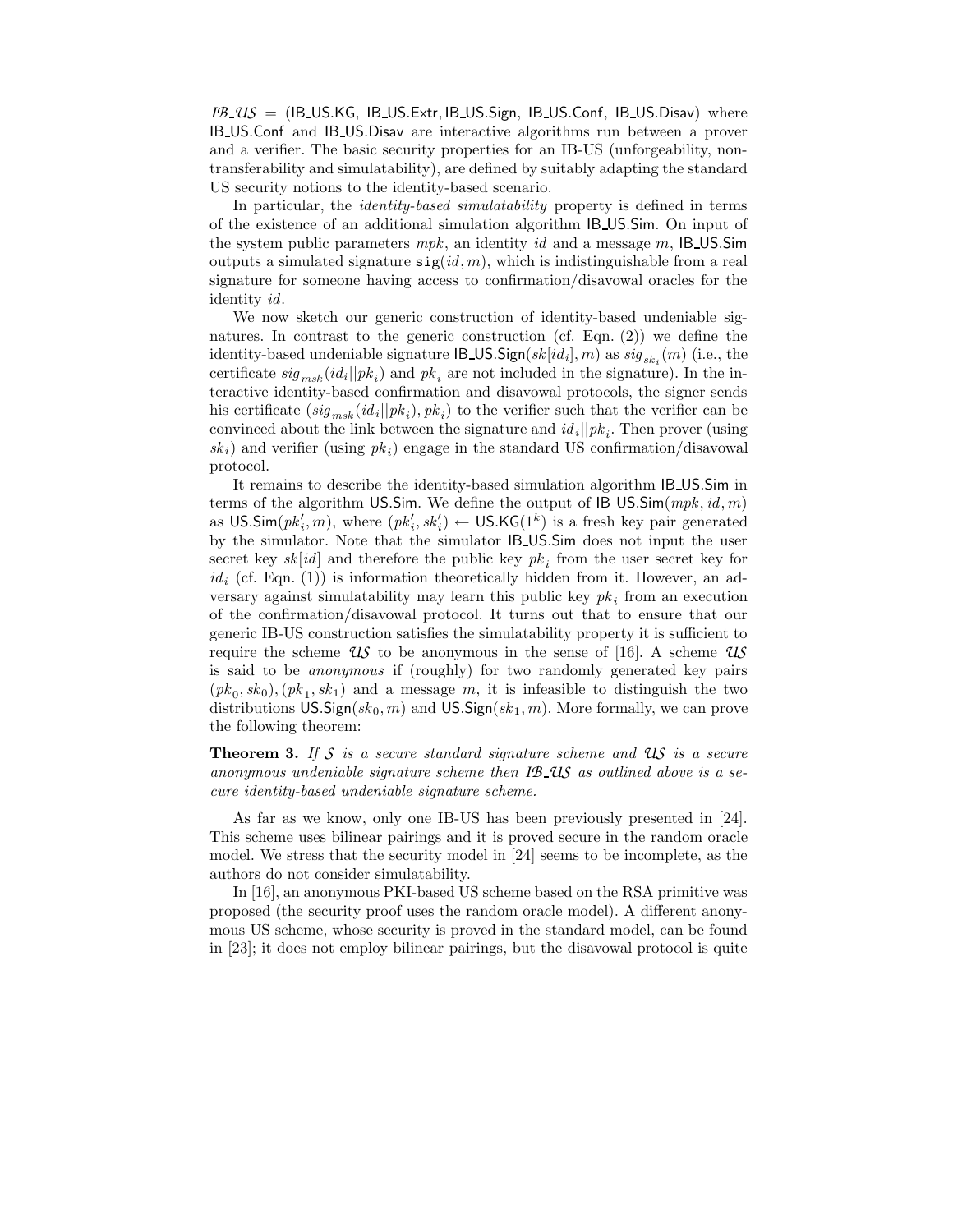inefficient. Using these anonymous US schemes [16, 23], we can obtain secure IB-US schemes in the random oracle model and also in the standard model, based on different computational assumptions, which do not employ bilinear pairings.

## 3.3 Aggregate Signatures

The idea of an aggregate signature scheme [7] is to combine n signatures on  $n$ different messages, signed by  $n$  (possibly different) signers, in order to obtain a single aggregate signature  $AgSiq$  which provides the same certainty than the  $n$  initial signatures. The main goal in the design of such protocols is that the length of  $AgSiq$  be constant, independent of the number of messages and signers. Of course, to check correctness of an aggregate signature, the verifier will also need the messages  $m_i$  and the public keys  $pk_i$ , but this is not taken into account when considering the length of AgSig.

In the identity-based framework, the only proposal which achieves constantlength aggregation is that of [18]; however, this scheme only works in a more restrictive scenario where some interaction or sequentiality is needed among the signers of the messages which later will be aggregated (in the same direction as [25] for the PKI-based scenario). With respect to non-interactive aggregate signatures in the identity-based setting, the most efficient proposal is from [21], that does not achieve constant-length aggregation: the length of the aggregate signature does not depend on the number of signed messages, but on the number of different signers. Using the approach of this work, we can achieve exactly the same level of partial aggregation for identity-based signatures. In effect, let us consider our generic construction, and let us assume that the employed PKI-based signature scheme *S* allows constant-length aggregation. The the input of the aggregation algorithm would be  $\{(id_i, sig_{msk}(id_i || pk_i), pk_i, m_i, sig_i\}_{1 \leq i \leq n},$ where  $sig_i$  and  $sig_{sk_i}(m_i)$  are signatures resulting from scheme *S*, and can therefore be aggregated into a PKI-based aggregate signature  $AgSiq$ , of constantlength. Then the final identity-based aggregate signature would be  $IBAgSig =$  $(Ag\_{Sig}, pk_1, \ldots, pk_n)$ . This aggregate signature, along with the *n* messages and the  $n$  identities, is sufficient to verify the correctness of the  $n$  signatures. Therefore the length of the identity-based aggregate signature  $IBAgSig$  is linear with respect to the number of different signers.

#### 3.4 Limitations and Extensions

Our generic approach to construct identity-based signature schemes with special properties does not work in situations where the signing procedure (in the corresponding PKI-based scheme) involves other public keys than the one from the signer, and interaction between the signer and the owners of these public keys is not mandatory. Our approach fails in this case because in the identity-based framework the signer only knows the identity of the other users, and needs some interaction with them in order to know the public key that they have received in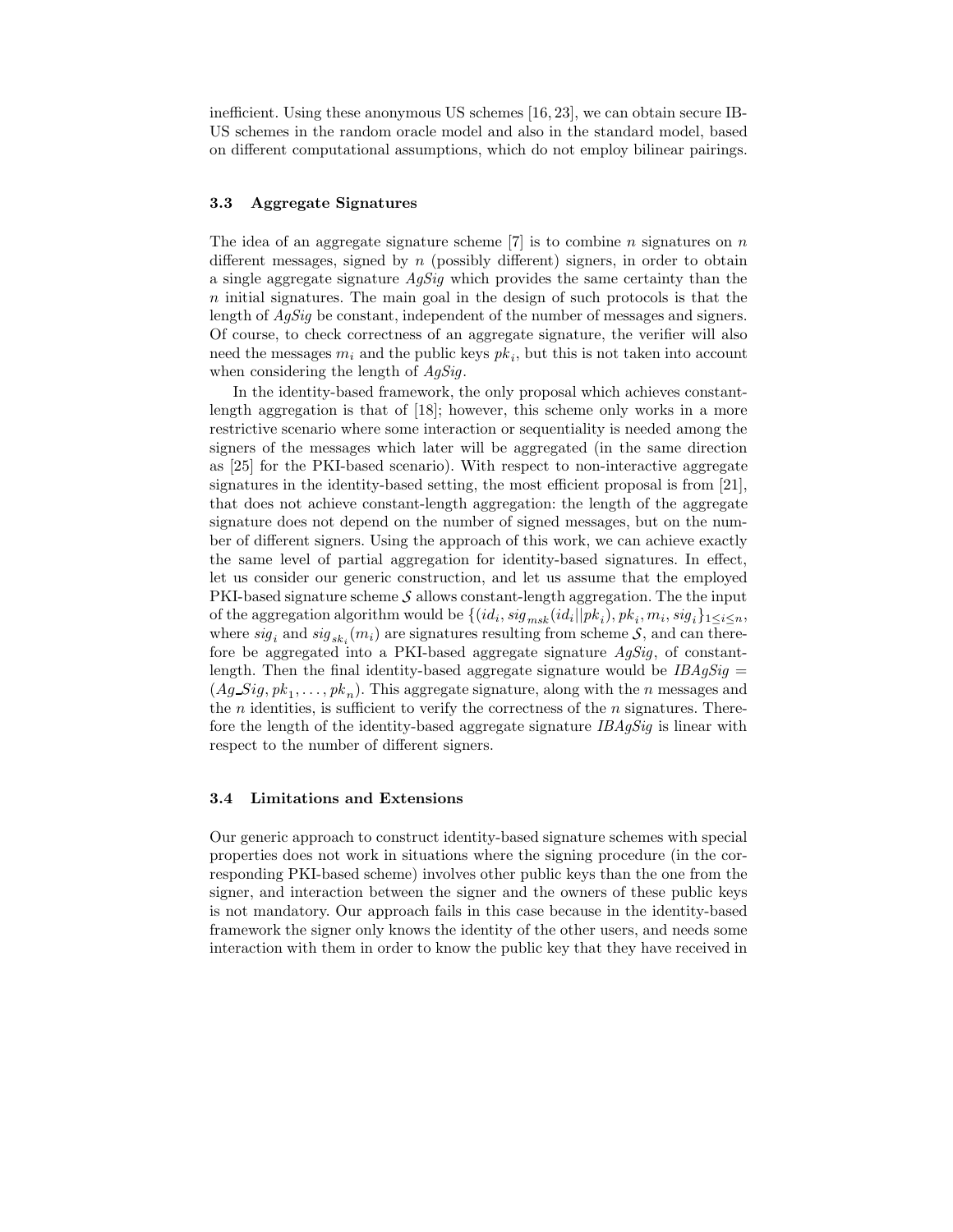the key extraction phase. Some examples of signature schemes with special properties falling inside this group are: ring signatures; designated verifier signatures; confirmer signatures; chameleon signatures; and nominative signatures.

We are aware of the fact that the list of properties where the generic approach can be applied is not complete and it obviously can also be applied to other concepts (like one-time signatures, homomorphic signatures, etc.) as well.

## 4 Generic Construction of ID-Based Blind Signatures

In this section we consider in more detail the generic construction in the case of blind signature schemes. In blind signature (BS) schemes [11] a user can ask a signer to blindly sign a (secret) message  $m$ . At the end of the (interactive) signing process, the user obtains a valid signature on  $m$ , but the signer has no information about the message he has just signed. A formal security model of blind signatures was introduced in [22, 27]. Partially blind signature schemes are a variation of this concept, where the signer can include some common information in the blind signature, under some agreement with the final receiver of the signature. This concept was introduced in [1] and the security of such schemes was formalized in [2].

The first identity-based blind signature (IB-BS) schemes were proposed in [31, 30]. They employ bilinear pairings, but their security is not formally analyzed. Subsequent schemes were proposed in [13] but security is only provided in a weaker model (i.e. against sequential adversaries).

The main result of this section can be stated as follows.

Theorem 4. If *S* is a strongly secure standard signature scheme and *PS* is a secure (partially) blind signature scheme then a secure identity-based (partially) blind signature scheme *IB PS* can be constructed.

Here the IB-BS scheme inherits the security properties of the BS scheme if BS is secure against concurrent adversaries so is IB-BS. In particular, we obtain the first IB-BS scheme provably secure (in the standard model), against concurrent adversaries (by using the results from [8, 26, 15]), we obtain IB-BS schemes which do not employ bilinear pairings [4], and we obtain IB-BS schemes from any one-way trapdoor permutation [22, 15].

We now formally prove Theorem 4. First we recall the basic definitions of PKI-based and identity-based blind signature schemes, then we explain and analyze our construction and prove its blindness. Due to lack of space, we included all details (definitions and analysis) related to the unforgeability property in the full version of this paper [17].

## 4.1 Blind Signature Schemes

Blind signature schemes were introduced in [11] with electronic banking as first motivation. The intuitive idea is that a user asks some signer to blindly sign a (secret) message  $m$ . At the end of the process, the user obtains a valid signature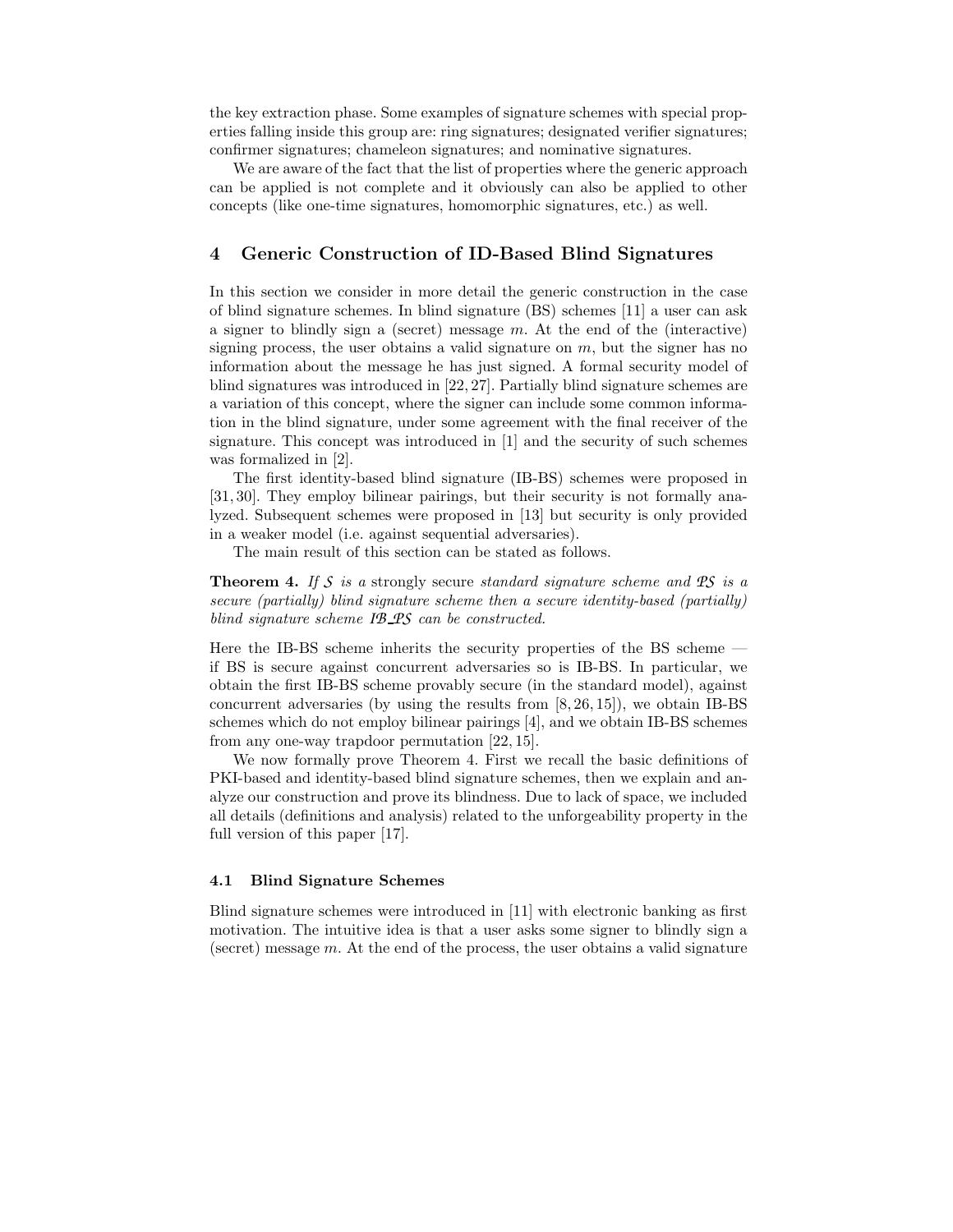on  $m$  from the signer, but the signer has no information about the message he has signed. More formally, a blind signature scheme  $\mathcal{BS} = (BS.KG, BS.Sign, BS.Vf\gamma)$ consists of the following (partially interactive) algorithms.

The key generation algorithm BS.KG takes as input a security parameter  $k$  and returns a secret key sk and a matching public key  $pk$ . We use notation  $(sk, pk) \leftarrow$  BS.KG(1<sup>k</sup>) to refer to one execution of this protocol. The **blind** signing algorithm BS. Sign is an interactive protocol between a user U and a signer S with public key pk. The input for the user is  $Inp<sub>U</sub> = (m, pk)$  where m is the message he wants to be signed by the signer. The input  $Inp<sub>S</sub>$  of the signer is his secret key sk. In the end, the output  $Out_S$  of the signer is 'completed' or 'not completed', whereas the output  $Out_U$  of the user is either 'fail' or a signature  $sig = sig_{sk}(m)$ . We use notation  $(Out_U, Out_S) \leftarrow \text{BS}.Sign(Imp_U,Imp_S)$  to refer to one execution of this interactive protocol. Finally, the verification algorithm BS.Vfy is the same verification protocol as in standard signature schemes. To refer to one execution of this protocol, we use notation  $\{0, 1\} \leftarrow \text{BS.Vfy}(m, sig)$ .

Blindness. Intuitively, the blindness property captures the notion of a signer who tries to obtain some information about the messages he is signing for some user. Formally, this notion is defined by the following game that an adversary (signer)  $\beta$  plays against a challenger (who plays the role of a user).

First the adversary  $\mathcal B$  runs the key generation protocol  $(sk, pk) \leftarrow BS.KG(1^k)$ . Then the adversary  $\beta$  chooses two messages  $m_0$  and  $m_1$  and sends them to the challenger, along with the public key pk. The challenger chooses  $b \in \{0,1\}$  at random and then the interactive signing protocol is executed two times (possibly in a concurrent way), resulting in  $(Out_{U,b}, Out_{S,b}) \leftarrow \text{BS}.Sign(Imp_{U,b},Imp_{S,b})$  and  $(Out_{U,1-b}, Out_{S,1-b}) \leftarrow \mathsf{BS}.Sign(Imp_{U,1-b}, Imp_{S,1-b}),$  where adversary B plays the role of the signer S, and the challenger plays the role of the user, with inputs  $Inp_{U,b} = (pk, m_b)$  and  $Inp_{U,1-b} = (pk, m_{1-b})$ . Finally, the adversary B outputs its guess  $b'$ . Note that the adversary in the above security game is in the possession of the secret key sk.

We say that such an adversary  $\beta$  succeeds if  $b' = b$  and define its advantage in the above game as  $\mathbf{Adv}_{\mathcal{BS},\mathcal{B}}^{\text{blind}}(k) = |\Pr[b'=b] - 1/2|$ . A scheme  $\mathcal{BS}$  has the blindness property if, for all PPT adversaries  $\mathcal{B}$ ,  $\mathbf{Adv}_{\mathcal{BS},\mathcal{B}}^{\text{blind}}(k)$  is a negligible function (with respect to the security parameter  $k$ ).

## 4.2 Identity-Based Blind Signature Schemes

Analogously, an identity-based blind signature scheme  $IB\_BS = (IB\_BS.KG,$ IB BS.Extr, IB BS.Sign, IB BS.Vfy) consists of the following algorithms.

The setup algorithm IB BS.KG takes as input a security parameter  $k$  and returns, on the one hand, the master public key mpk and, on the other hand, the value master secret key msk, which is known only to the master entity. We note an execution of this protocol as  $(msk, mpk) \leftarrow \mathsf{IB} \_BS.KG(1^k)$ . The key extraction algorithm IB BS. Extr takes as inputs  $mpk$ , the master secret key  $msk$  and an identity  $id \in \{0,1\}^*$ , and returns a secret key  $sk(id]$  for the user with this identity. We use notation  $sk[id] \leftarrow \mathsf{IB} \_BS\_\mathsf{Extr}(msk,id)$  to refer to one execution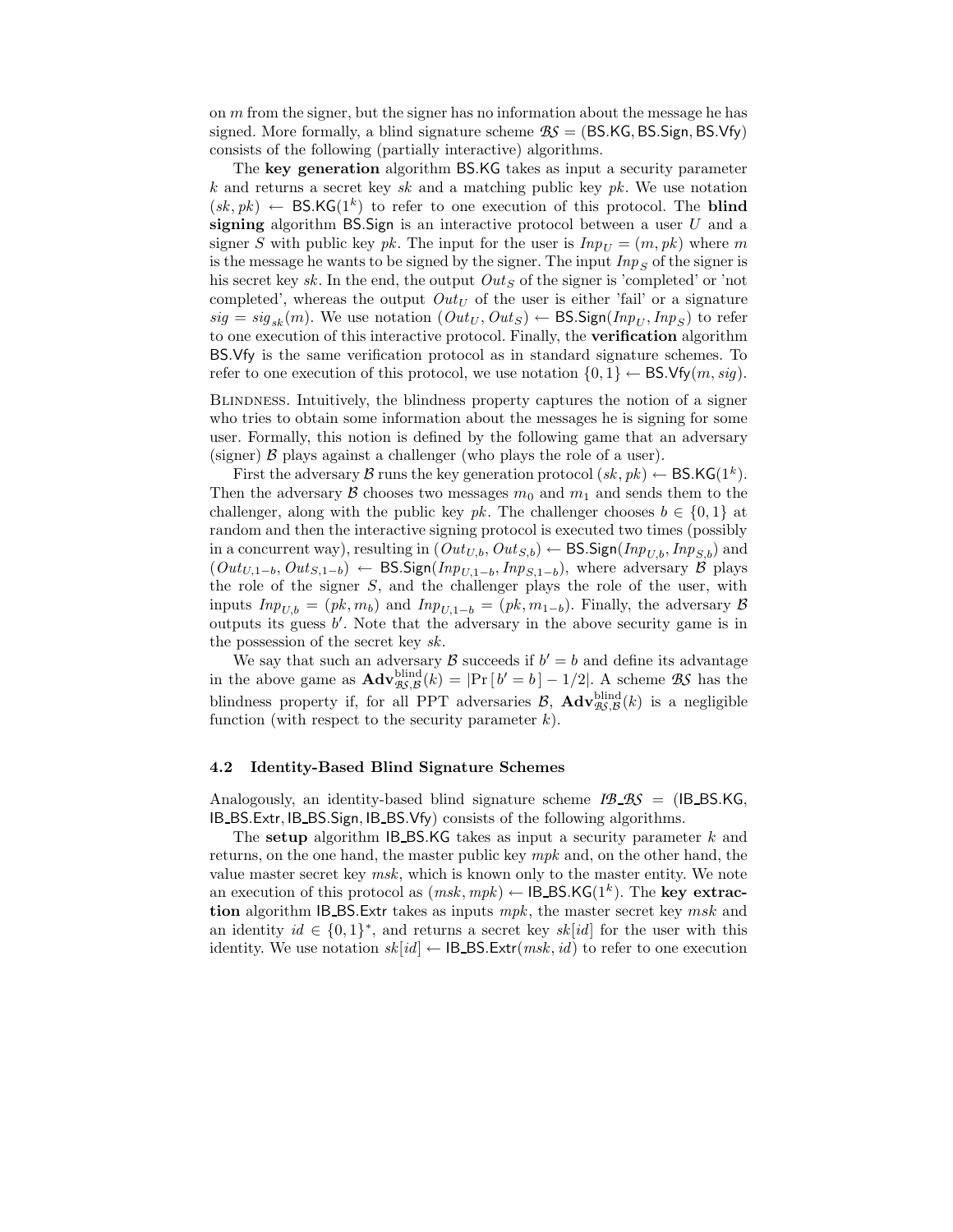of this protocol. The blind signing algorithm IB BS.Sign is an interactive protocol between a user U and a signer with identity  $id$ . The common input for them is mpk. The input for the user is  $Inp<sub>U</sub> = (id, m)$  where m is the message he wants to be signed by id. The input  $Inp_{id}$  of the signer is his secret key sk[id]. In the end, the output  $Out_{id}$  of the signer is 'completed' or 'not completed', whereas the output  $Out_U$  of the user is either 'fail' or a signature  $sig = sig_{msk}(id, m)$ . We use notation  $(Out_U, Out_{id}) \leftarrow \mathsf{IB}$  BS. Sign $(mpk, Input, Input)$  to refer to one execution of this interactive protocol. Finally, the verification algorithm IB\_BS.Vfy takes as input  $mpk$ , a message m, an identity id and a signature sig; it outputs 1 if the signature is valid with respect to the public key  $mpk$  and the identity id, and 0 otherwise. To refer to one execution of this protocol, we use notation  $\{0, 1\} \leftarrow \mathsf{IB} \text{-} \mathsf{BS} \mathsf{.Vfv}(mpk, id, m, sig).$ 

An identity-based blind signature scheme must satisfy the requirements of correctness, blindness and unforgeability. Due to lack of space, we focus only on the blindness property.

Blindness. Blindness of an identity-based blind signature scheme is defined by a game played between a challenger and an adversary. This adversary  $\mathcal{B}_{IB}$ models the dishonest behavior of a signer who tries to distinguish which message (between two messages chosen by himself) is being signed in an interactive execution of the signing protocol with a user. The game is as follows.

First the challenger runs the setup protocol  $(msk, mpk) \leftarrow \mathsf{IB} \_BS.KG(1^k)$ and gives  $mpk$  to  $B_{IB}$ . The master secret key msk is kept secret by the challenger. The adversary  $\mathcal{B}_{IB}$  is allowed to query for secret keys of identities  $id_i$  of his choice. The challenger runs  $sk(id_i] \leftarrow \mathsf{IB} \_BS\mathsf{Extr}(msk, id_i)$  and gives the resulting secret key  $sk(id_i]$  to  $\mathcal{B}_{IB}$ . If the same identity is asked again, the same value  $sk(id_i]$  must be returned by the challenger. At some point, the adversary  $\mathcal{B}_{IB}$  chooses an identity  $id^*$  and two messages  $m_0, m_1$ , and sends these values to the challenger. The challenger chooses  $b \in \{0,1\}$  at random and then the interactive signing protocol is executed twice (possibly in a concurrent way), resulting in  $(Out_{U,b}, Out_{id^*,b}) \leftarrow \mathsf{IB\_BS}.Sign(Imp_{U,b}, Imp_{id^*,b})$  and  $(Out_{U,1-b}, Out_{id^*,1-b}) \leftarrow \mathsf{IB}$ BS.Sign $(Imp_{U,1-b}, Imp_{id^*,1-b}),$  where adversary  $\mathcal{B}_{IB}$ plays the role of the signer  $id^*$ , and the challenger plays the role of the user, with inputs  $Imp_{U,b} = (m_b, id^*)$  and  $Imp_{U,1-b} = (m_{1-b}, id^*)$ . Finally, the adversary  $B_{IB}$ outputs its guess  $b'$ .

We say that such an adversary  $\mathcal{B}$  succeeds if  $b' = b$  and define its advantage in the above game as  $\mathbf{Adv}_{IB\_\mathcal{BS},\mathcal{B}_{IB}}^{ib\text{-blind}}(k) = |\Pr[b' = b] - 1/2|$ . A scheme *IB\_BS* has the blindness property if, for all PPT adversaries  $B_{\text{IB}}, \text{Adv}_{IB\_BS, B_{\text{IB}}}(k)$  is a negligible function (with respect to the security parameter  $k$ ).

#### 4.3 Constructing Identity-Based Blind Signature Schemes

Let  $S = (S.KG, S.Sign, S.Vfv)$  be a standard signature scheme and let  $BS =$ (BS.KG, BS.Sign, BS.Vfy) be a blind signature scheme. We construct an ID-based blind signature scheme  $IB$   $BS = (IB$  BS.KG, IB BS.Sign, IB BS.Extr, IB BS.Vfy) as follows.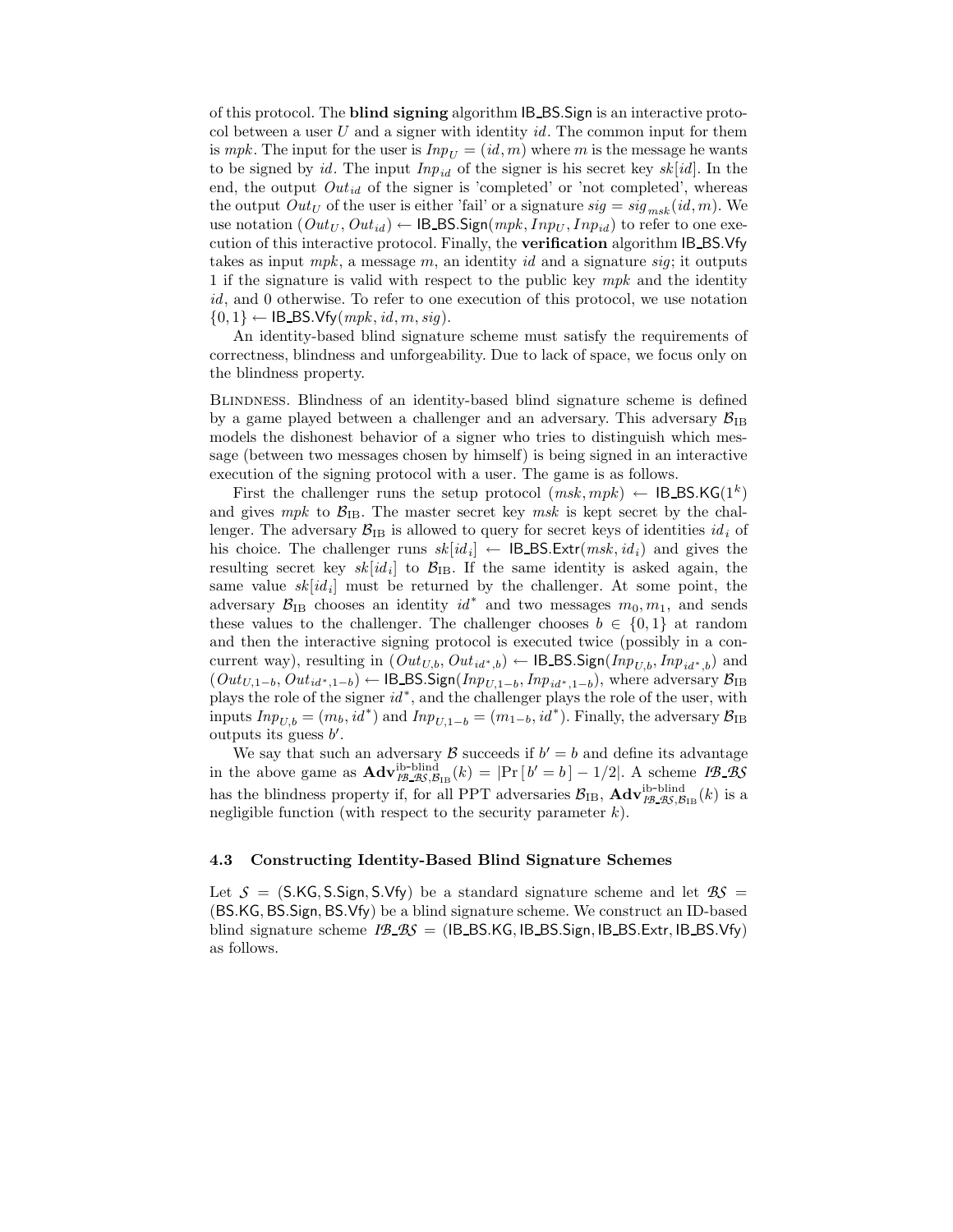SETUP IB\_BS.KG( $1^k$ ). On input a security parameter k, the key generation protocol S.KG of *S* is executed, resulting in  $(SK, PK) \leftarrow$  S.KG(1<sup>k</sup>). The master public key is defined as  $mpk = PK$ , whereas the master secret key stored by the master entity is  $msk = SK$ .

KEY EXTRACTION IB\_BS.Extr $(msk, id_i)$ : when the user secret key  $sk[id_i]$  for some identity  $id_i$  is requested, the master entity first checks if it already has established a user secret key for  $id_i$ . If so, the old secret key is returned. Otherwise it generates and stores a new user secret key as follows: it runs the key generation protocol of the blind signature scheme  $\mathcal{BS}$ , resulting in  $(sk_i, pk_i) \leftarrow \mathsf{BS}.\mathsf{KG}(1^k)$ . Then it uses signature scheme *S* to sign the "message"  $id_i \parallel pk_i$ , that is, it executes  $sig_{msk}(id_i \parallel pk_i) \leftarrow$  S.Sign $(msk, id_i \parallel pk_i)$ . The resulting secret key, which is sent to the owner of the identity, is  $sk[i d_i] = (sk_i, pk_i, sig_{msk}(id_i))$  $pk<sub>i</sub>$ )). The recipient can verify the obtained secret key by executing  $\{0, 1\} \leftarrow$  $\mathsf{S.Vfy}(mpk, id_i \parallel pk_i, sig_{msk}(id_i || pk_i));$  if the output is 1, then the secret key is accepted.

BLIND SIGNATURE IB\_BS.Sign: the interactive protocol between a user  $U$  and a signer with identity  $id_i$  consists of the following steps (recall that mpk is a common input for user and signer, the input of the user is  $(id<sub>i</sub>, m)$  and the input of the signer is  $sk(id_i]$ .

- 1. User U sends the query  $(id_i, 'blindsignature?')$  to the signer.
- 2. If the signer does not want to sign, the protocol finishes with  $Out_U = 'fail'$  and  $Out_{id_i}$  ='not completed'. Otherwise, the signer sends  $(pk_i, sig_{msk}(id_i || pk_i))$ back to the user.
- 3. The user runs  $\{0,1\} \leftarrow \textsf{S.Vfy}(mpk, id_i || pk_i, sig_{msk}(id_i || pk_i)).$  If the output is 0, then the protocol finishes with  $Out_U = 'fail'$  and  $Out_{id_i} = 'not$  completed'. Otherwise, user and signer interact to run the blind signature protocol of *BS*, resulting in  $(Out_U', Out_{id_i}') \leftarrow \textsf{BS}.Sign(Imp_U,Imp_{id_i}),$  where  $Imp_U = (pk_i, m)$ and  $Inp_{id_i} = sk_i$ . If  $Out_U^{\prime} \neq 'fail'$ , then it consists of a standard signature  $sig_{sk_i}(m)$  on m under secret key  $sk_i$ . The final output for the user is in this case  $Out_U = sig(id_i, m_i) = (sig_{msk}(id_i || pk_i), pk_i, sig_{sk_i}(m))$ , which is defined to be the identity-based signature on message  $m$  from identity  $id_i$ .

VERIFICATION IB\_BS.Vfy $(mpk, id_i, m, sig(id_i, m_i))$ : given as input a message m, an identity  $id_i$  and an identity-based signature  $sig(id_i, m_i)$  that is parsed as  $(sign_{msk}(id_i||pk_i), pk_i, sig_{sk_i}(m))$ , the verification protocol works as follows. The two verification protocols, of schemes *S* and *BS*, are executed in parallel:  $\{0,1\} \leftarrow$  $\mathsf{S.Vfy}(mpk, id_i || pk_i, sig_{msk}(id_i || pk_i))$  and  $\{0,1\} \leftarrow \mathsf{BS.Vfy}(pk_i, m, sig_{sk_i}(m))$ . If both outputs are 1, then the final output of this protocol is also 1. Otherwise, the output is 0.

## 4.4 Security Analysis

In this section we prove that the identity-based blind signature scheme *IB BS* constructed in the previous section satisfies the blindness property, assuming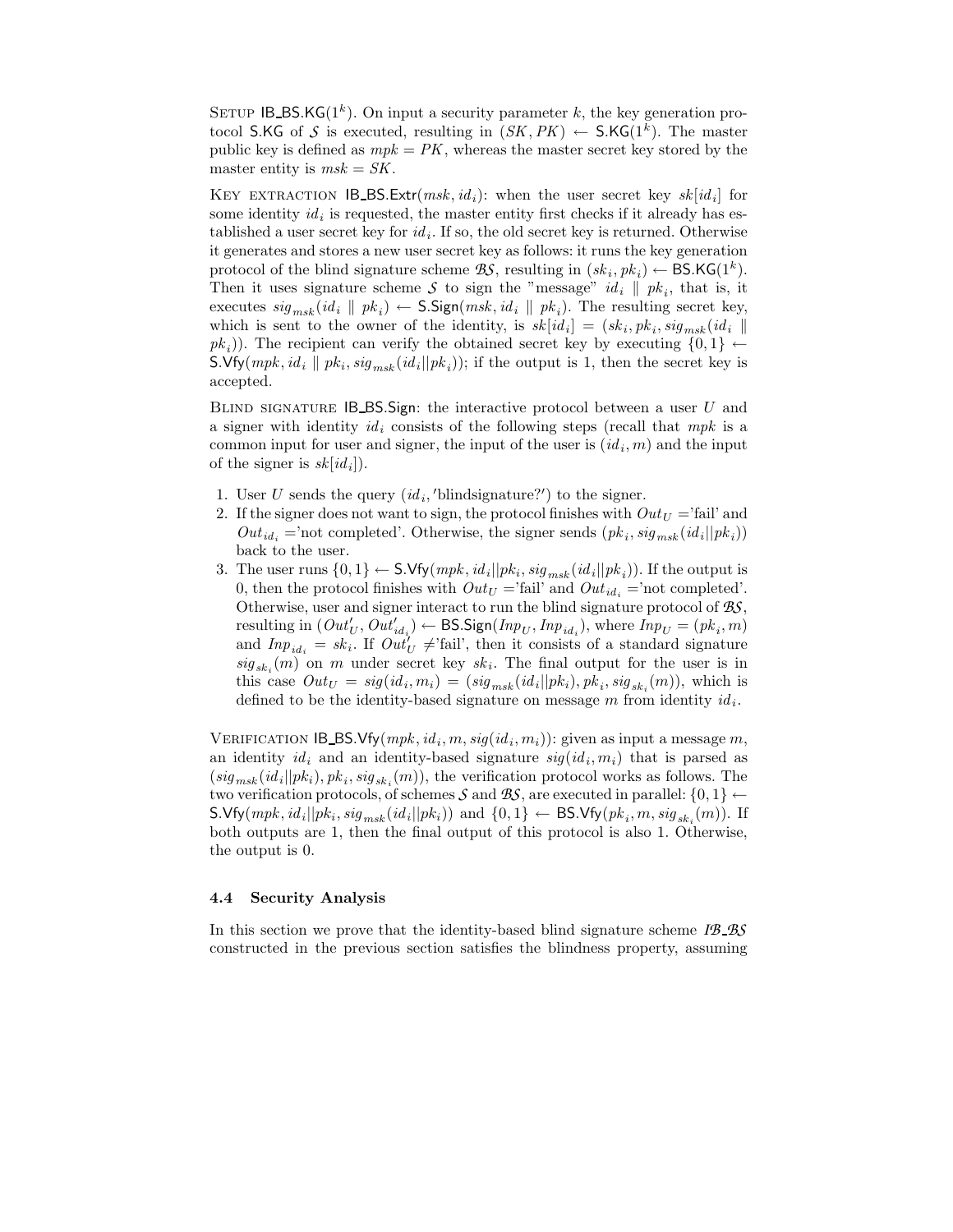that the schemes *S* and *BS* employed as primitives are secure. The detailed analysis of the unforgeability property can be found in [17].

Theorem 5. Assume the signature scheme *S* is strongly unforgeable and the blind signature scheme *BS* is blind. Then the identity-based blind signature scheme *IB BS* constructed in Section 4.3 is blind.

*Proof.* Assume there exists a successful adversary  $B_{IB}$  against the blindness of the scheme *IB\_BS*. We show that then there exists either a successful forger  $\mathcal F$ against the signature scheme  $\mathcal S$  or a successful adversary  $\mathcal B$  against the blindness of the blind signature scheme  $\mathcal{BS}$ . We now construct  $\mathcal F$  and  $\mathcal B$ .

- **Setup.** Forger  $F$  receives as initial input some public key  $PK$  for the standard signature scheme *S*. Then we initialize the adversary  $\mathcal{B}_{IB}$  by providing it with  $mpk = PK$ .
- **Secret key queries.** Adversary  $\mathcal{B}_{IB}$  is allowed to make secret key queries for identities  $id_i$  of its choice. To answer a query, we run the key generation protocol of the blind signature scheme  $\mathcal{BS}$  to obtain  $(sk_i, pk_i) \leftarrow \mathsf{BS}.\mathsf{KG}(1^k)$ . Then we send the query  $m_i = id_i || p k_i$  to the signing oracle of the forger  $\mathcal{F}$ , and obtain as answer a valid signature  $sig_i$  with respect to scheme  $\mathcal{S}$ and public key  $PK = mpk$ . Then we send to  $B_{IB}$  the consistent answer  $sk[id_i] = (sk_i, pk_i, sig_i)$ . We store all this information in a table. If the same identity is asked twice by  $\mathcal{B}_{IB}$ , then the same secret key is given as answer.
- Challenge. At some point,  $\mathcal{B}_{IB}$  will output some challenge identity  $id_*$  and two messages  $m_0, m_1$ . Without loss of generality we can assume that  $\mathcal{B}_{IB}$ had already asked for the secret key of this identity (otherwise, we generate it now and send it to  $\mathcal{B}_{IB}$ ), obtaining  $sk(id_*] = (sk_*, pk_*, sig_*)$ . Then we start constructing an adversary B against the blindness of the scheme *BS*, by sending public key  $pk_*$  and messages  $m_0, m_1$  to the corresponding challenger. Now we must execute twice the interactive blind signature protocol with  $\mathcal{B}_{IB}$ , where  $\mathcal{B}_{IB}$  acts as a signer and we act as the user. For both executions, we first send  $(id_*,$ 'blindsignature?') to  $\mathcal{B}_{IB}$ . As answers, we will obtain  $(pk_*^{(0)}, sig_*^{(0)})$ and  $(pk_*^{(1)}, sig_*^{(1)})$  from  $\mathcal{B}_{IB}$ , where  $sig_*^{(j)}$  is a valid signature on  $id_* \parallel pk_*^{(j)}$ , for both  $j = 0, 1$ .

If  $(pk_*^{(j)}, sig_*^{(j)}) \neq (pk_*, sig_*)$  for either  $j = 0$  of  $j = 1$ , then  $\mathcal F$  outputs  $sig_*^{(j)}$ as a valid forgery on the message  $id_*||pk_*^{(j)}$  for the signature scheme *S*. This is a valid forgery against signature scheme *S*, because these signatures were not obtained during the attack. Therefore, in this case we would have a successful forger  $\mathcal F$  against  $\mathcal S$ , contradicting the hypothesis in the statement of the theorem which claims that  $\mathcal S$  is strongly unforgeable.

From now on we assume  $(pk_*^{(j)}, sig_*^{(j)}) = (pk_*, sig_*)$  for both  $j = 0, 1$  and the two first steps in the two executions of the interactive signing protocol are identical. Then we run the two execution of the blind signing protocol of scheme  $\mathcal{B}S$ , playing the role of the signer: we obtain from  $\mathcal{B}_{IB}$  the information that we must send to the challenger (user) of *BS*, and this challenger sends back to us the information that we must provide to  $\mathcal{B}_{\text{IB}}$ . This challenger of *BS* is the one who chooses the bit  $b \in \{0, 1\}$ .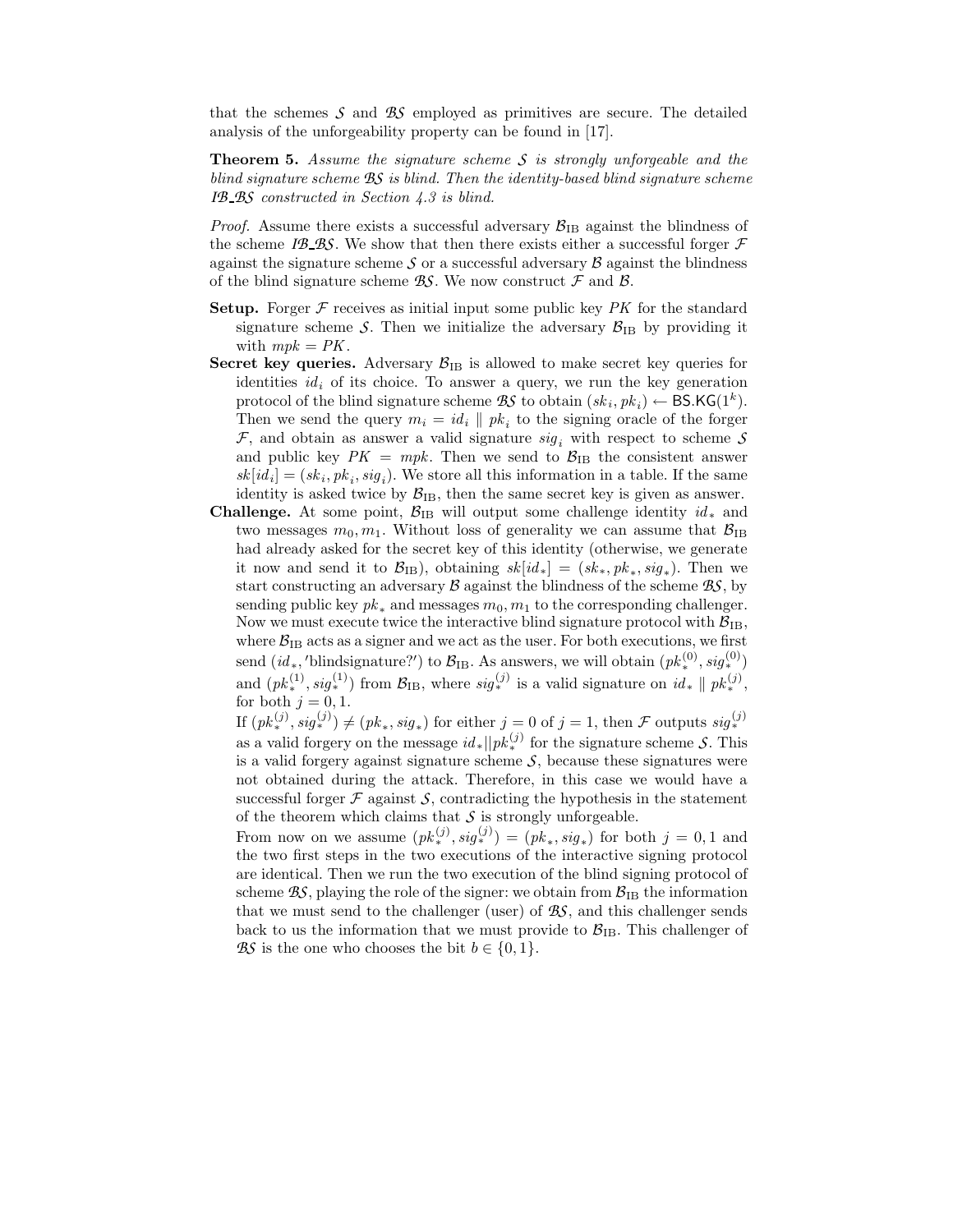Eventually, adversary  $\mathcal{B}_{IB}$  outputs its guess b'. B outputs the same bit b' as its guess in the blindness game against the blind signature scheme *BS*.

The first two steps in the two executions of the interactive signing protocol of *IB*  $BS$  run between  $B_{IB}$  and us are identical. Hence distinguishing between the two executions of IB BS.Sign is equivalent to distinguishing between the two executions of  $BS.S$ ign. This completes the proof.  $\square$ 

We stress that the signature scheme  $S$  really has to be *strongly* unforgeable; otherwise a signer can break blindness by using different versions of  $sk(id_i]$  in different signing sessions and later use this information to trace the user.

Theorem 6. Assume the standard signature scheme *S* is unforgeable and the blind signature scheme *BS* is unforgeable. Then the identity-based blind signature scheme *IB BS* from Section 4.3 is unforgeable.

The proof of Theorem 6 can be found in [17]. Theorems 5 and 6 imply Theorem 4.

# Acknowledgements

We thank the anonymous referees for their comments that helped improving the presentation of our results. The work of the second author has been carried out during the tenure of an ERCIM Fellowship (http://www.ercim.org/activity/ fellows/). The third author was supported by the research program Sentinels (http://www.sentinels.nl). Sentinels is being financed by Technology Foundation STW, the Netherlands Organization for Scientific Research (NWO), and the Dutch Ministry of Economic Affairs.

# References

- 1. M. Abe and E. Fujisaki. How to date blind signatures. ASIACRYPT'96, volume 1163 of LNCS, pages 244–251, 1996.
- 2. M. Abe and T. Okamoto. Provably secure partially blind signatures. CRYPTO 2000, volume 1880 of LNCS, pages 271–286, 2000.
- 3. M. Bellare, C. Namprempre and G. Neven. Security proofs for identity-based identification and signature schemes. In EUROCRYPT 2004, volume 3027 of LNCS, pages 268–286, 2004.
- 4. M. Bellare, C. Namprempre, D. Pointcheval and M. Semanko. The one-more-RSAinversion problems and the security of Chaum's blind signature scheme. Journal of Cryptology, 16(3):185–215, 2003.
- 5. M. Bellare and P. Rogaway. Optimal asymmetric encryption. EUROCRYPT'94, volume 950 of LNCS, pages 92–111, 1994.
- 6. D. Boneh and M.K. Franklin. Identity based encryption from the Weil pairing. SIAM Journal on Computing, 32(3):586–615, 2003.
- 7. D. Boneh, C. Gentry, B. Lynn and H. Shacham. Aggregate and verifiably encrypted signatures from bilinear maps. EUROCRYPT 2003, volume 2656 of LNCS, pages 416–432, 2003.